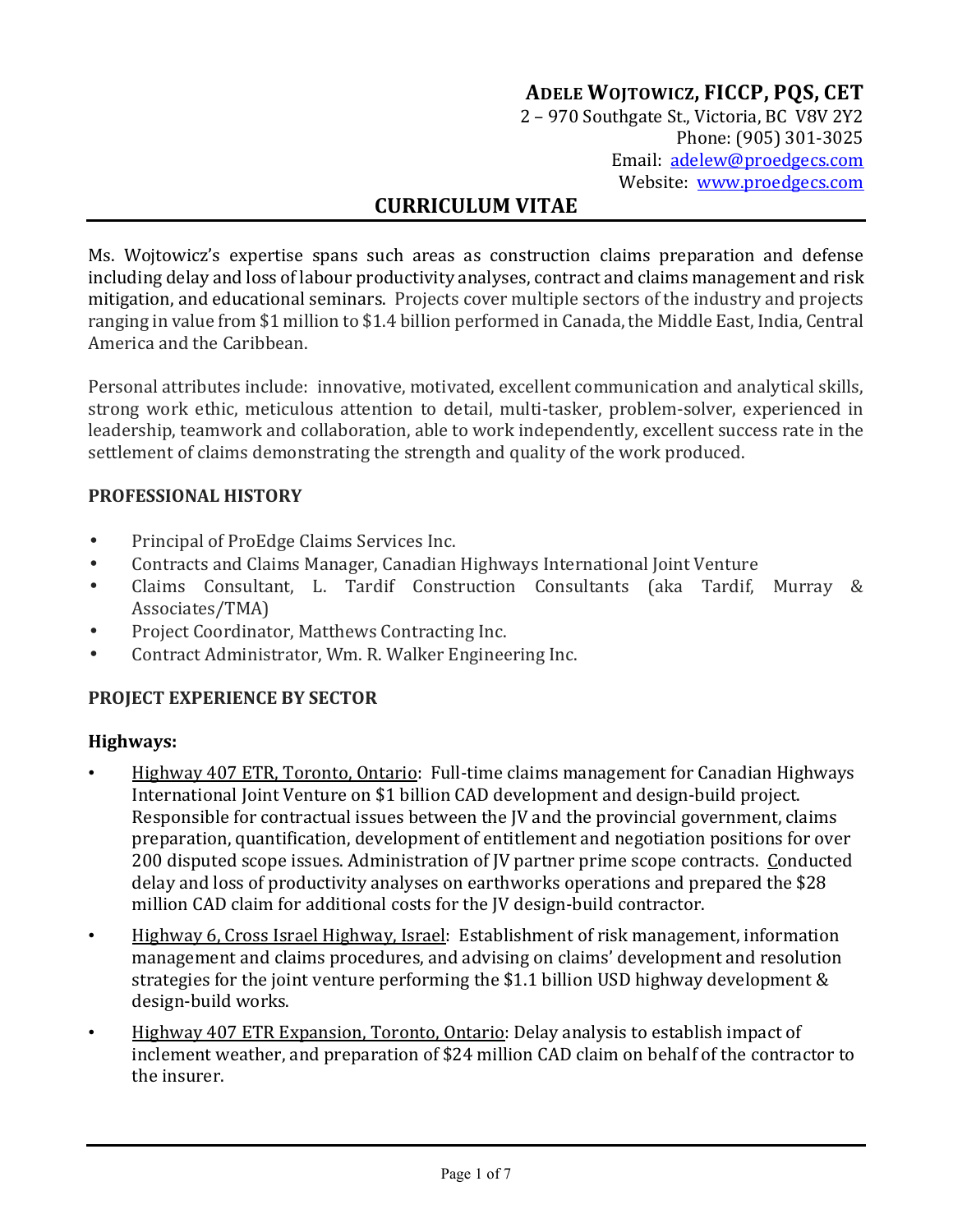### **Power Generation:**

- Canadian Nexen Power Plant Expansion, Yemen: Delay analysis and claim on behalf of the EPC contractor, negotiation advisory services & presentations to the owner.
- Abaco New Power Station, Abaco, Bahamas Ms. Wojtowicz performed the delay analysis on behalf of the EPC contractor, presented findings to the owner, and performed an assessment of the contractor's outstanding commercial items.
- Garabito ICE Thermal Power Plant, Costa Rica: Project advisory services to the EPC contractor with respect to subcontract tendering, bid review and preparation of initial subcontracts on \$700 million USD project.
- Lowman Bay Power Plant, St. Vincent & the Grenadines: Delay analysis and preparation of a claim for delays and disputed scope issues on behalf of the EPC contractor on this \$63 million USD project.
- PPN Combined Cycle Power Plant, India: Analysis of contractual risks and opportunities, establishment of information and change management processes, investigation of major scope change and delay issues for the EPC contractor on the construction of this \$60 million USD project.
- HUBCO Narowal Power Plant, Punjab, India: Project advisory services to the EPC contractor re. contractual issues, developed standard subcontract documents for this \$300 million USD project.
- Canadian Solar 1 Project, Napanee, Ontario Preparation of claim for delays and impact of site conditions for a subcontractor.
- Bimini Power Plant Expansion, Bahamas: Project advisory services to the EPC contractor with respect to contractual matters and disputes, and entitlement to claim.
- Bonaire Ecopower Power Plant Project, Curacao: Advisory services to the EPC contractor to assist in developing subcontract documents.
- Hatchet Bay Power Station, Bahamas: Project advisory services to the EPC contractor with respect to contractual issues, delays, entitlement to claim and relief from liquidated damages.
- St. Kitts Diesel Power Plant, St. Kitts and Nevis: Advisory services to the EPC contractor to review and advise on entitlement and negotiation options re. disputes arising from the owner and from the main subcontractor.
- Xstrata Nickel Power Plant for Reglan Mine, Nunavik, Quebec: Ms. Wojtowicz was engaged by the EPC contractor to prepare subcontract documents for major subcontractors including drafting of back-to-back provisions with the prime contract.
- Gesner Wind Farm Project, Muirkirk, Ontario: Development of tender package and ownertrade contractor contract documents for use by the EPC contractor.
- Yanbu Cement Power Plant, Yanbou, Saudi Arabia: Advisory services to EPC contractor regarding tendering of subcontracts.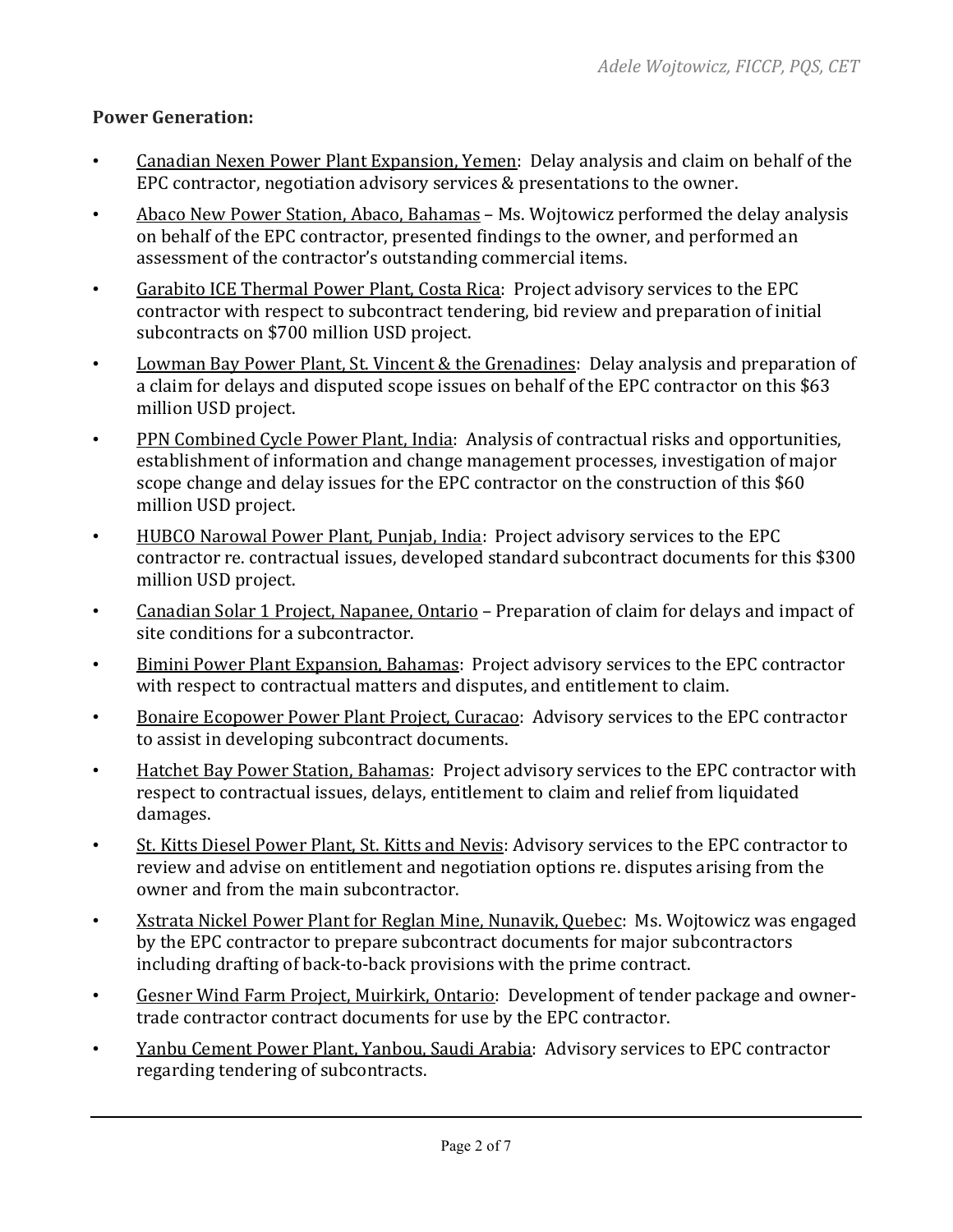## **Government Works:**

- Various Utility Relocation Works, Ontario: Review and edit company-wide standard construction contracts (prime and subcontract documents) and advise on risk mitigation.
- Windsor Justice Facility, Windsor Ontario: Delay analysis for the general contractor to establish causes and responsibility for one-year delay to project completion and preparation of a \$12 million CAD claim submission.
- Windsor Justice Facility, Windsor, Ontario: Ms. Wojtowicz was engaged by the general contractor as expert at a modified arbitration regarding over 50 disputed scope changes.
- Bermuda Magistrates' Courts & Hamilton Police Station, Bermuda Research and advise the general contractor re. entitlement to claim for delays and impact of changes.
- Newmarket Courthouse, Building and Site Assessment, Newmarket, Ontario: Retained by the lead firm investigating environmental and health concerns raised by building occupants. Liaise with various technical consultants, review and amalgamate consultant findings and reports, and author the final expert report to the government.
- Tannery Park and Coronation Park, Oakville, Ontario: Expert report on behalf of the municipality, analysis and expert opinion on the general contractor's claims for delays.
- East Markham Community Centre & Library Project, Markham, Ontario: Preparation of claim for extended duration costs for a subcontractor.
- Clean-Up of DYE-M Distant Early Warning (DEW) Line Station, Cape Dyer, Nunavut: Ms. Wojtowicz was engaged by the EPC contractor to review and provide expert opinion on entitlement to claim for delays and additional costs.
- Employment & Immigration Canada: Data compilation and management during a Canadawide 1 year study, presentation of results on "Technical Changes in Construction and Their Effects on the Construction Trade Labour Market".
- Lock 1 East Wall Rehabilitation Project, St. Lawrence Seaway Authority, St. Catharines, Ontario: On-site contract administration for the general contractor.
- Shedden Waste Disposal Site and Cutler Acid Plant Site Rehabilitation, Cutler, Ontario -- Ms. Wojtowicz provided on-site contract administration for the consulting engineer on behalf of the owner.

## **Airports, Hospitals, Transit, Universities:**

- Terminal 1 Airport Development, Toronto, Ontario: Ms. Wojtowicz was retained by several contractors to analyze and prepare loss of labour productivity and impact claims on this \$3.3 billion CAD project.
- Peel Memorial Centre for Integrated Health & Wellness, Brampton, Ontario: Worked inhouse with a major subcontractor to review and quantify costs and analyze impacts arising from a major insurable event; services included quantum, delay analysis and quantification of the impacts of acceleration on loss of labour productivity.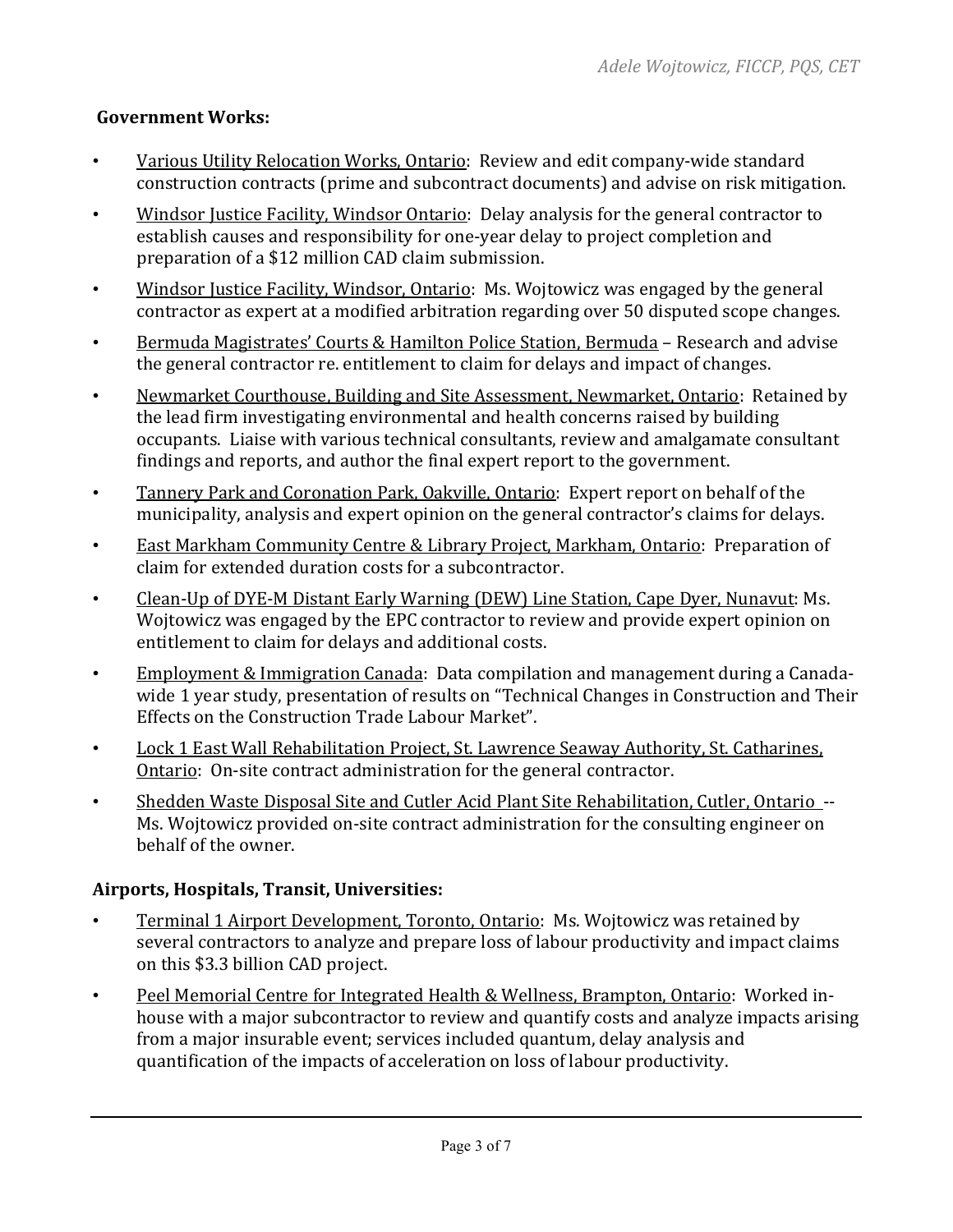- Southlake Regional Health Centre Redevelopment, Newmarket, Ontario: Retained by the general contractor to prepare its claim for extended duration costs.
- North Bay Regional Health Centre, North Bay, Ontario: Advisory services with respect to delays and extra work claims for a subcontractor.
- Humber River Regional Hospital, North York, Ontario: Contract advisory services to a subcontractor.
- Union Station Train Shed Roof Renewal, Toronto, Ontario: Ms. Wojtowicz conducted an earned value analysis, loss of labour productivity analysis and prepared a claim on behalf of the contractor.
- Sheppard West Station & Southern Twin Tunnels, Toronto, Ontario: Preparation of extended duration claim for a subcontractor.
- Union Station Revitalization Project, Structure and Underground Mechanical/Electrical Services, Toronto, Ontario: Contract review and advisory services to a subcontractor.
- Ryerson University Centre for Computing and Engineering, Toronto, Ontario: Ms. Wojtowicz was engaged by a major subcontractor to prepare a delay and impact claim.
- University of Waterloo Quantum Nano Building, Waterloo, Ontario: Ms. Wojtowicz was retained by a major subcontractor to conduct delay, earned value and loss of productivity analyses and prepare the claim.
- McMaster University Health Sciences Interstitial Space Clean Up and Asbestos Abatement: Ms. Wojtowicz conducted the delay and loss of productivity analyses, and prepared the claim on behalf of the abatement contractor.
- Humber College Robert A. Gordon Learning Centre Phase 7, Toronto, Ontario: Working on behalf of the general contractor, Ms. Wojtowicz conducted a delay analysis and prepared its claim.
- Brock University Student Housing, St. Catherines, Ontario: On behalf of the owner, Ms. Wojtowicz conducted a review and assessment of the general contractor's claim.

## **Commercial:**

- Ripley's Aquarium of Canada, Toronto, Ontario: Contractual review, delay and loss of labour productivity analyses and claim development for a major subcontractor.
- Niagara Falls Casino/Gateway Project, Niagara Falls, Ontario: Contractual review, delay and loss of labour productivity analysis and claim development for a major subcontractor.
- Casino Windsor Expansion, Windsor, Ontario: Retained by a subcontractor to conduct a delay and loss of labour productivity analysis and prepare the claim to the general contractor.
- 550 Wellington St. West Condominiums & Thomson Hotel, Toronto, Ontario: Preparation of delay and acceleration claim for a major subcontractor.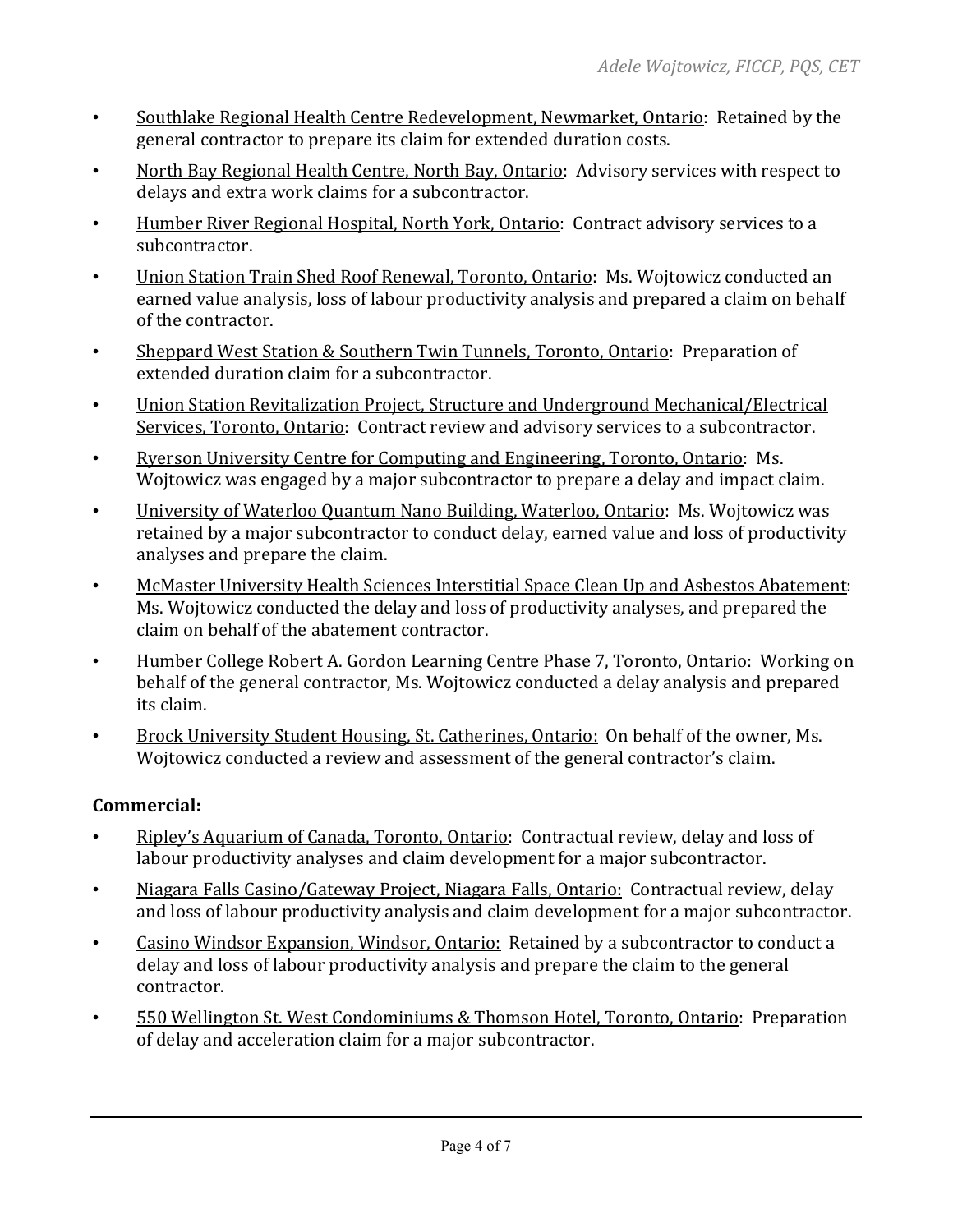- Aura at College Park Condominiums, Toronto, Ontario: Preparation of claim including loss of labour productivity analysis for a major subcontractor.
- 81 Bay Street Mixed Use High Rise, Toronto, Ontario: Assessment of the impact of changes and graphical presentation of the impacts on construction sequence and schedule for a major subcontractor.
- Neptune 2 Tower at Waterpark City Condominiums, Toronto, Ontario: Delay analysis and preparation of claim on behalf of a subcontractor.
- 111 Richmond Road Condominiums, Ottawa, Ontario: Ms. Wojtowicz conducted an earned value and loss of labour productivity analysis, and prepared a claim on behalf of a subcontractor.
- Bay Adelaide East & West Tower Condominiums, Toronto, Ontario: Preparation of loss of labour productivity analysis and claims for major subcontractors.
- Novotel Vaughan, Concord, Ontario: Disputes advisory services for a major subcontractor.
- Hotel X, Toronto, Ontario: Preparation of loss of labour productivity claim on behalf of a subcontractor.
- 330 King Street East Condominiums, Toronto, Ontario: Advisory services to a subcontractor re. contractual disputes.
- 44 King Street West Scotiabank Remediation Work: Development of claim on behalf of abatement contractor.
- Yorkdale Shopping Centre Expansion, Toronto, Ontario: Preparation of loss of productivity and extended duration claim on behalf of a major subcontractor.
- Maple Leaf Square Multi-Use Complex, Toronto, Ontario: Advisory services re. delays, schedule and contractual issues to a subcontractor.
- Liberty Square, Markham, Ontario: Preparation of loss of labour productivity claim on behalf of a subcontractor.
- Audi Dealership Downtown Toronto: Loss of labour productivity analysis and preparation of claim for a subcontractor.
- Don Mills Parking Garage: Preparation of delay and acceleration claim on behalf of a subcontractor.
- 560 Westmount Road, Waterloo, Ontario: Preparation of acceleration claim on behalf of a subcontractor.
- Canadian National Institute for the Blind National Office, Toronto, Ontario: Advisory services to the general contractor re. a delay claim.

## **Water and Wastewater Treatment:**

• Water Supply Expansion, Brockville, Ontario: Ms. Wojtowicz was retained by the general contractor to analyze and demonstrate to the owner the impact of changed site conditions, preparation of negotiation document for new unit pricing for completion of the work.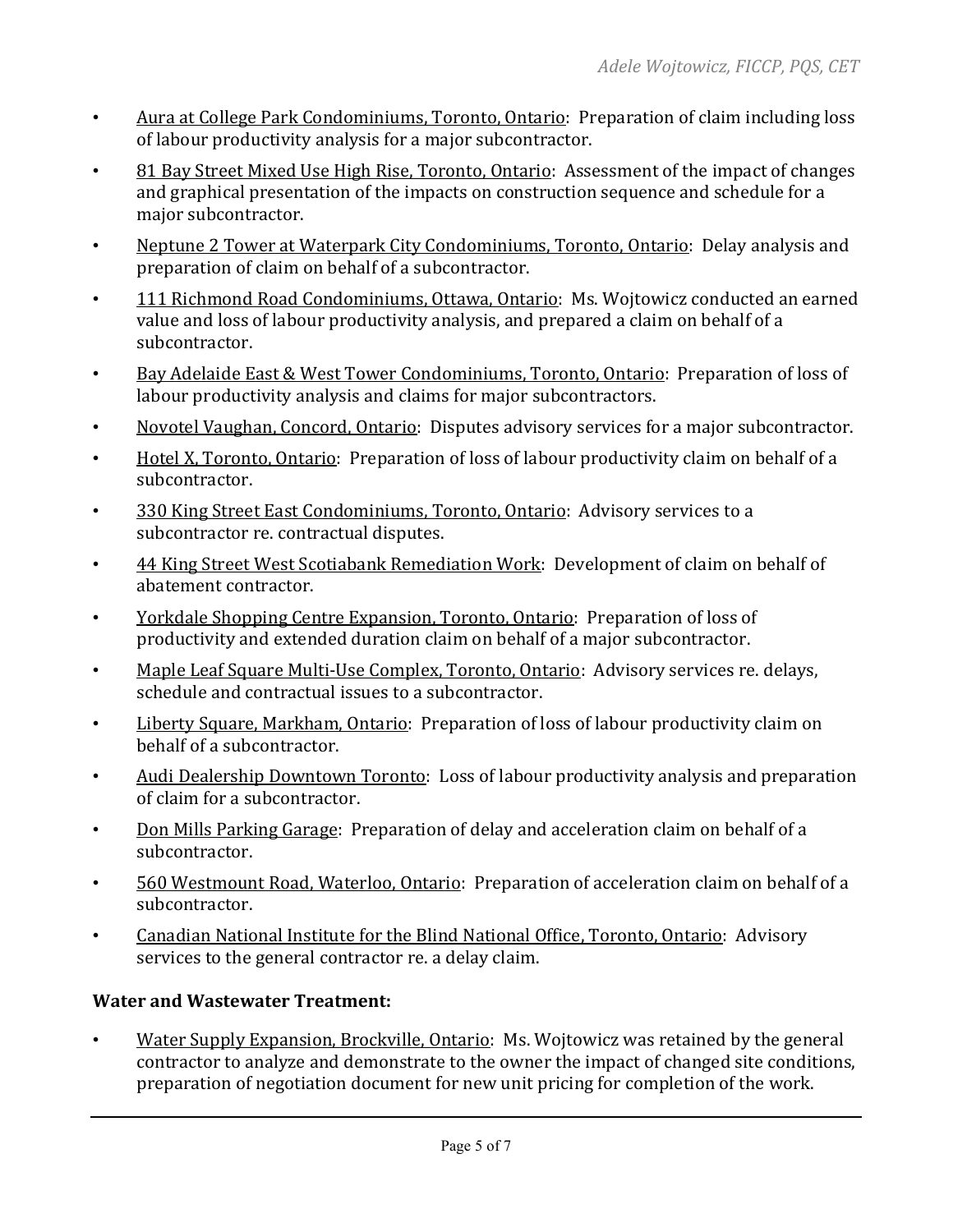- Ashbridges Bay Wastewater Treatment Plant Expansion: Subcontractor advisory services.
- Port Darlington Water Pollution Control Plant Expansion, Bowmanville, Ontario: Ms. Wojtowicz provided on-site contract administration for the general contractor.
- Lakeview Water Treatment Plant Expansion, Mississauga, Ontario: On-site contract administration for the general contractor.
- Washagamis Bay Indian Reserve Water Supply and Sewage Services, Kenora, Ontario: Ms. Wojtowicz worked on the pre-design site investigation, quantity calculations, and provided contract administration on behalf of the owner.
- Whitedog and Grassy Narrows Indian Reserves Water Supply and Sewage Services, Kenora, Ontario: Preparation of contract drawings, quantity calculations.
- Sault Ste. Marie Infrastructure Project Working for the prime consulting engineer on the \$70 million CAD project, Ms. Wojtowicz was responsible for database management of project costs and progress.

### **Industrial:**

- New Courier Facility, Ontario: Project advisory re. information capture and management to support delay and loss of productivity claim, authoring of contractual correspondence for installation contractor.
- Belledune Flue Gas Desulphurization Plant, New Brunswick: Ms. Wojtowicz performed a schedule analysis to determine responsibility, amount and causes of delay in defense of a \$13 million claim submitted by the contractor.
- Aluminum Smelter, Quebec: Delay and productivity analysis in defense of an \$8 million claim by the civil contractor.
- Northumberland Strait Forcemain Outfall, Borden, Prince Edward Island: Preparation of claim on behalf of the general contractor for revised methodologies and delays on the construction of a 700-metre forcemain outfall.

#### **DEVELOPMENT OF PROCEDURES, SEMINARS, WORKSHOPS**:

- Ms. Wojtowicz developed the standard tender and subcontract documents, and formulated company procedures for information capture and management for an international EPC contractor located in Germany, for worldwide projects valued between \$250 million USD - \$500 million USD, and conducted in-house educational seminars on best practices for subcontract tendering.
- Ms. Wojtowicz developed standardized information management procedures and conducted in-house seminars for clients on such matters as:
	- o Ontario Construction Act Prompt Payment and Adjudication Provisions,
	- o Effective Jobsite Documentation and Information Management,
	- o Claims Management.